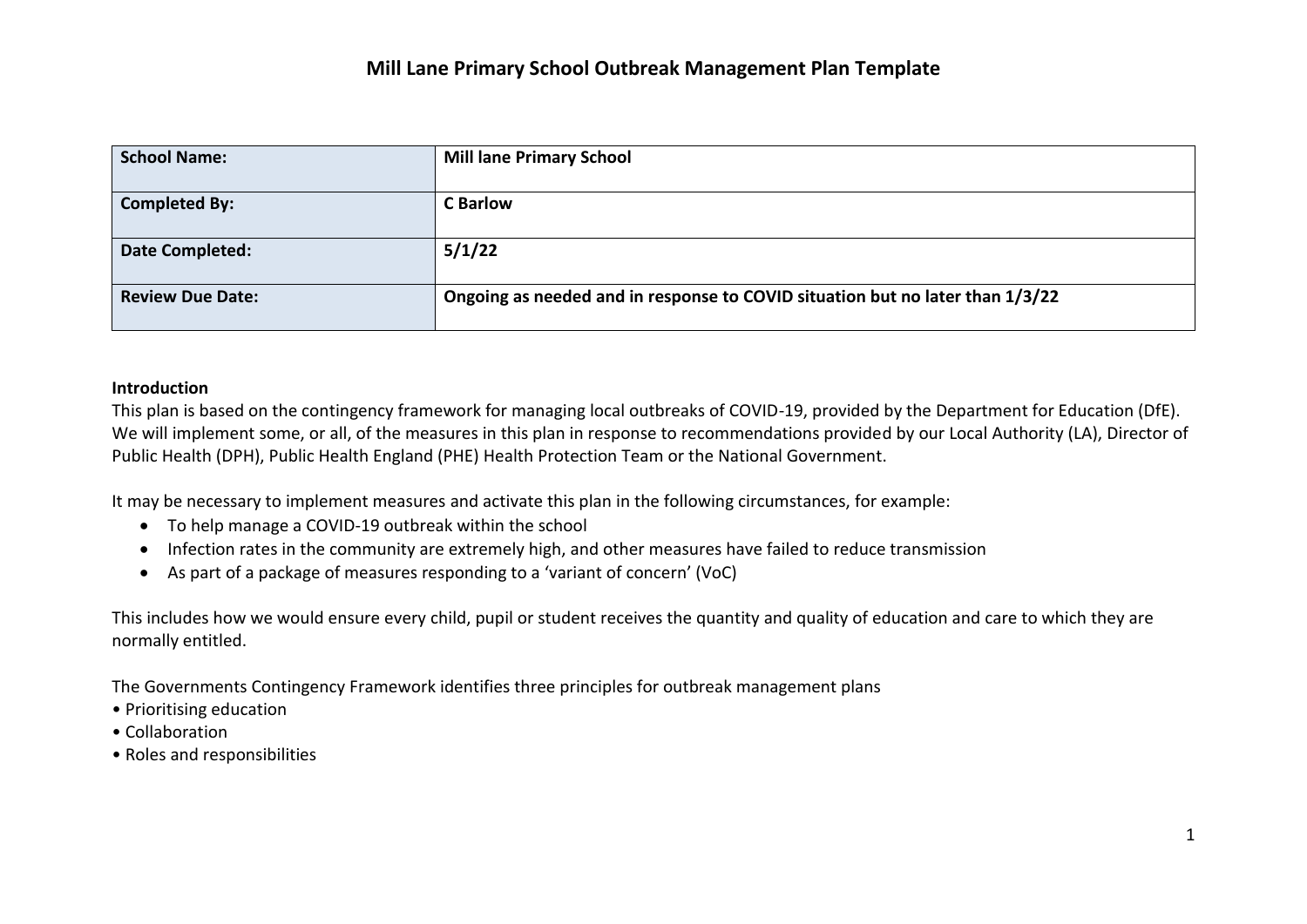# **Mill Lane Primary School Outbreak Management Plan Template**

### **Prioritising education**

The impacts of having missed education during the pandemic are severe for children, young people and adults. In all cases, any benefits in managing transmission should be weighed against any educational drawbacks. Decision-makers should endeavour to keep any disruptive measures in education and childcare to the minimum number of settings or groups possible, and for the shortest amount of time possible.

### **Collaboration**

Decision-makers (head/CEO etc) should keep all measures under regular review, and following consultation, lift them as soon as the evidence supports doing so.

Measures affecting education and childcare settings across an area should not be considered in isolation, but as part of a broader package of measures. Attendance restrictions should only ever be considered as a last resort.

Where measures include attendance restrictions, the Department for Education (DfE) may advise on any groups that should be prioritised. The government will try to give as much notice as possible of any changes to the way settings should operate. Local Authorities, DPH's and DfE's regional school commissioners should maintain close working relationships with DHSC.

These teams are made up of:

- Public Health England (PHE) regional directors
- Contain regional convenors
- Joint Biosecurity Centre (JBC) regional leads

Where decisions about measures in education and childcare settings are made at a national level, DfE will work with the Department of Health and Social Care (DHSC), JBC, NHS Test and Trace, the Chief Medical Officer, PHE and other government departments, as well as relevant Local Authorities and DPH's. The government will take into account the available evidence and the judgement of public health professionals.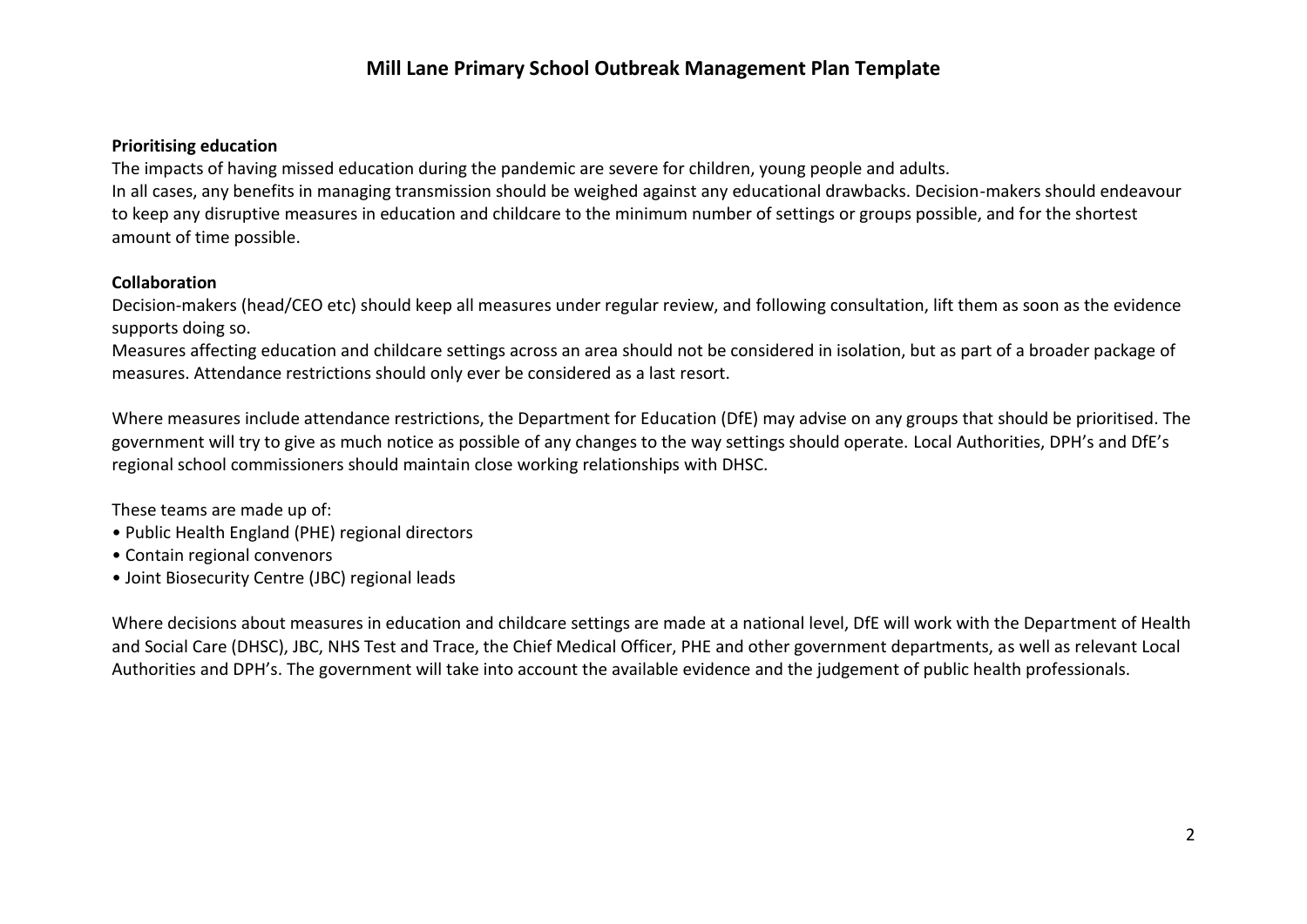# **Mill Lane Primary School Outbreak Management Plan Template**

### **Roles and responsibilities**

Local Authorities, DPH's and PHE Health Protection Teams (HPTs) are responsible for managing localised outbreaks. They play an important role in providing support and advice to education and childcare settings. Local Authorities, DPH and HPTs can work with their regional partnership teams (RPTs) to escalate issues from the local level into the regional and national command structure. RPTs support local areas in managing outbreaks and provide advice and insights from across the country to the Chief Medical Officer and the Secretary of State for Health and Social Care to inform decision making.

Central Government and local partners consider and take decisions on measures on an area-by-area basis in light of all available evidence, public health advice and the local and national context. In rare circumstances, it may be necessary to escalate issues to ministers through other central government committees but this should be by exception only.

(Individual roles within the setting are listed below)

### **Measures that settings should plan for:**

The contingency framework describes the measures that all education and childcare settings should have in their outbreak management plans outlining how they would operate if any of the measures described below were recommended for their setting or area.

This Outbreak Management Plan for Mill Lane Primary School details our operational intentions in relation to each of the measures identified by the contingency framework and needs to be read in conjunction with the most recent risk assessment for school. We recognise that this is fluid and that educational settings play a vital role in helping their immediate and wider communities come to terms with learning to live with Covid 19.

This plan will be updated as and when government advice changes.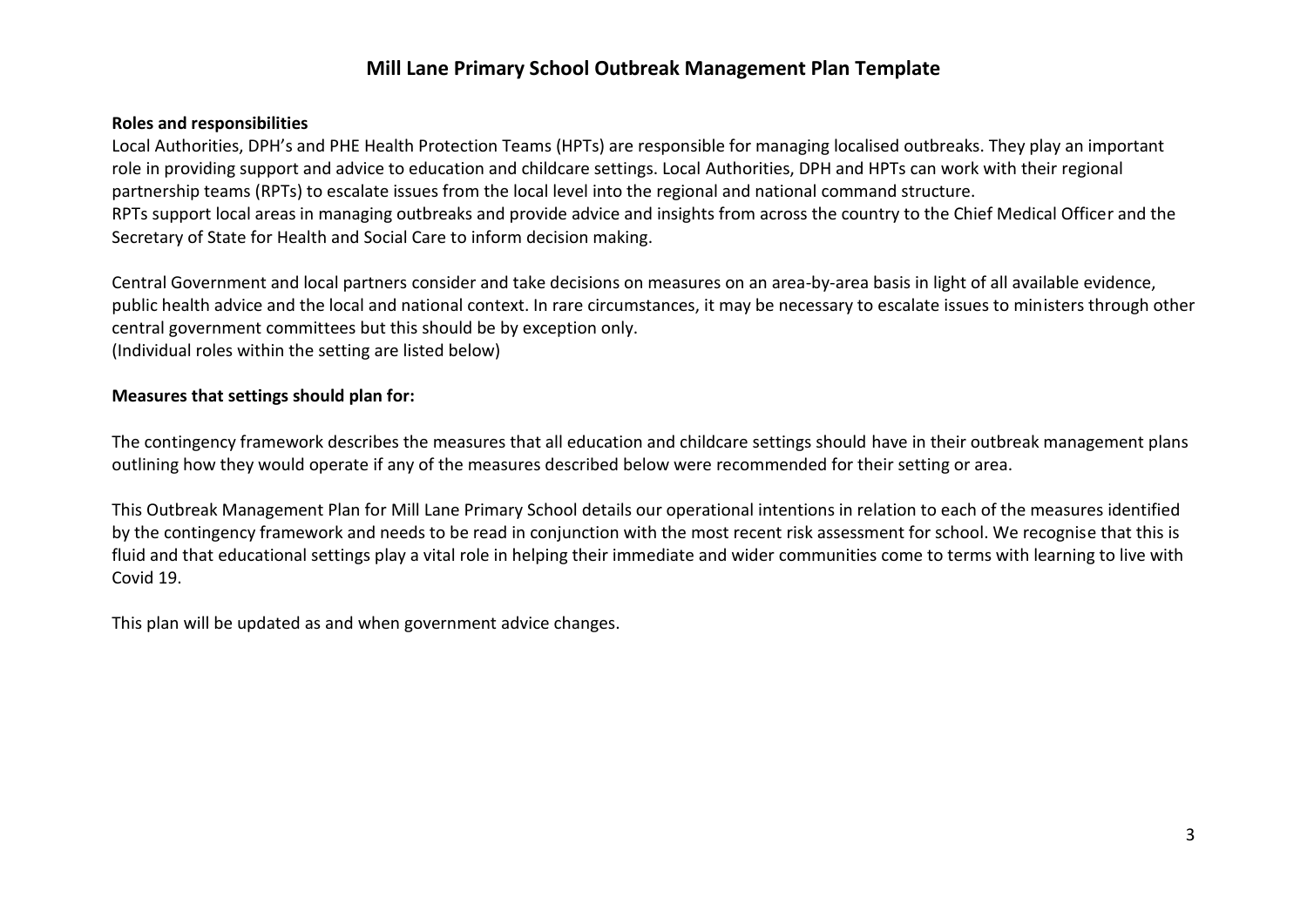# **Mill Lane Primary School Outbreak Management Plan Template**

### **An outbreak will be considered if:**

**5 children, pupils, students or staff, who are likely to have mixed closely, test positive for COVID-19 within a 10-day period or**

**10% of children, pupils, students or staff who are likely to have mixed closely test positive for COVID-19 within a 10-day period**

On activation of this Plan, the school/setting will dynamically consider the implementation of some, or all of the control measures listed below. In the majority of circumstances, decision about the implementation of some of the control measures will be made by central Government, or local command structures, and not the school/setting.

| <b>CONTROL</b><br><b>MEASURE/THEME</b> | <b>ACTIONS/CONSIDERATIONS TO IMPLEMENT THE MEASURE</b>                                                                                                                                                                                                                                                                                                                                                                                                                                                                                                                                                                                                                                                                                                                                                                                                                                                                                                                                                                                                                                                                                                                                                                                                                                                                                                                                          | <b>RESPONSIBLE</b><br>INDIVIDUAL(S) |
|----------------------------------------|-------------------------------------------------------------------------------------------------------------------------------------------------------------------------------------------------------------------------------------------------------------------------------------------------------------------------------------------------------------------------------------------------------------------------------------------------------------------------------------------------------------------------------------------------------------------------------------------------------------------------------------------------------------------------------------------------------------------------------------------------------------------------------------------------------------------------------------------------------------------------------------------------------------------------------------------------------------------------------------------------------------------------------------------------------------------------------------------------------------------------------------------------------------------------------------------------------------------------------------------------------------------------------------------------------------------------------------------------------------------------------------------------|-------------------------------------|
| <b>Shielding</b>                       | We will adhere to national guidance on the reintroduction of shielding. We will<br>$\bullet$<br>speak to individuals required to shield about additional protective measures in<br>school or arrangements for home working or learning.<br>Following expert clinical advice and the successful rollout of the COVID-19 vaccine<br>programme, people previously considered to be clinically extremely vulnerable (CEV) will<br>not be advised to shield again.<br>Individuals previously identified as CEV are advised to continue to follow the guidance<br>on how to stay safe and help prevent the spread of COVID-19. Individuals should consider<br>advice from their health professional on whether additional precautions are right for them.<br>In the event of a major outbreak or VoC that poses a significant risk to individuals on the<br>shielded patient list (SPL), ministers can agree to reintroduce shielding. Shielding would be<br>considered in addition to other measures to address the residual risk to people on the SPL,<br>once the wider interventions are taken into account.<br>Shielding can only be reintroduced by national government.<br>Mill Lane will consult with staff on an individual basis and follow national<br>guidance/guidance from individual's own professional healthcare expert but will<br>also consider impact on mental health if needed. |                                     |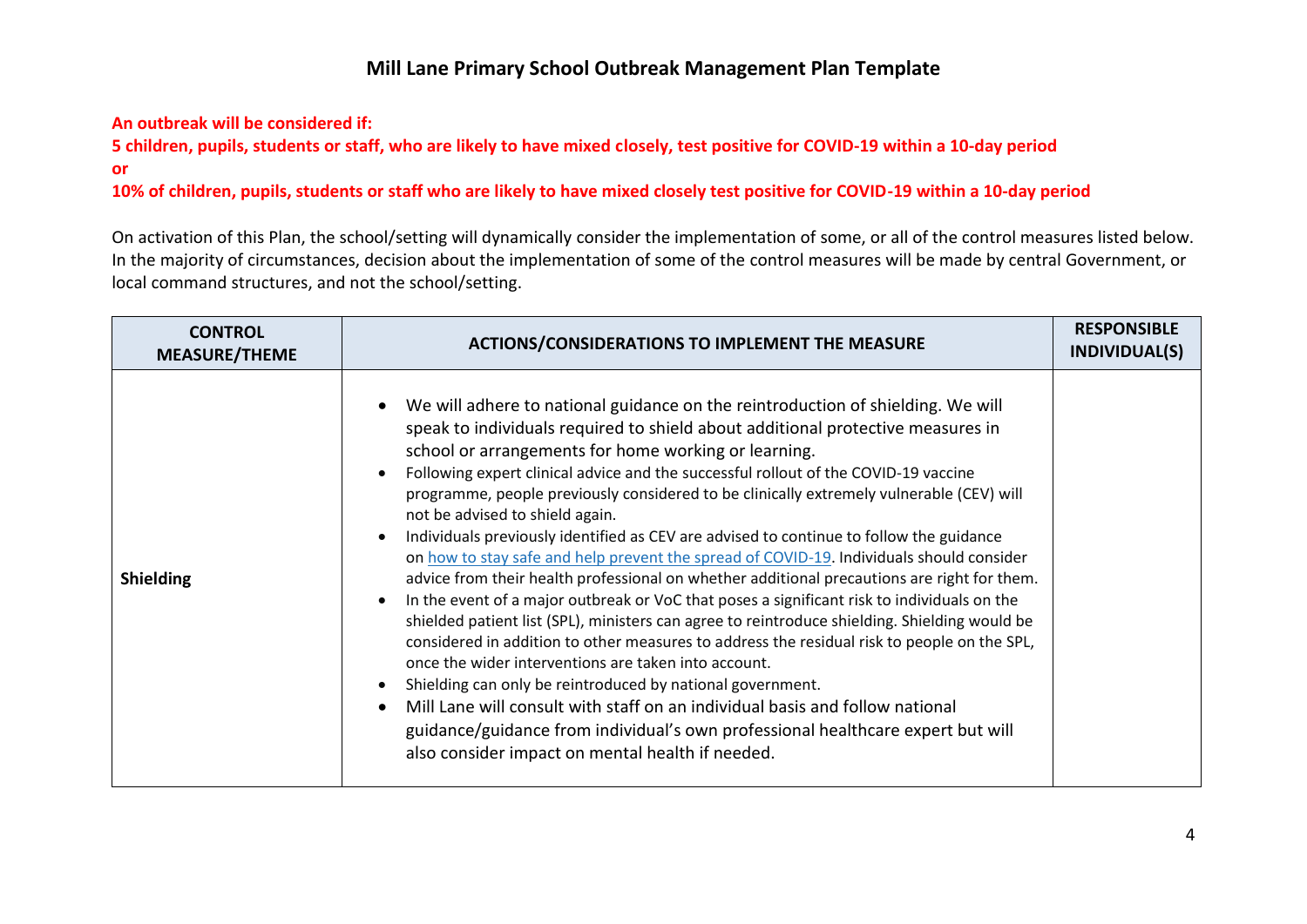| <b>CONTROL</b><br><b>MEASURE/THEME</b> | <b>ACTIONS/CONSIDERATIONS TO IMPLEMENT THE MEASURE</b>                                                                                                                                                                                                                                                                                                                                                                                                                                                                                                                                                                                                                                                                                                                                                                                                                                                                                                                                                                                                                                                                                                                                                                                                                                                                                                                                                                                                                   | <b>RESPONSIBLE</b><br><b>INDIVIDUAL(S)</b> |
|----------------------------------------|--------------------------------------------------------------------------------------------------------------------------------------------------------------------------------------------------------------------------------------------------------------------------------------------------------------------------------------------------------------------------------------------------------------------------------------------------------------------------------------------------------------------------------------------------------------------------------------------------------------------------------------------------------------------------------------------------------------------------------------------------------------------------------------------------------------------------------------------------------------------------------------------------------------------------------------------------------------------------------------------------------------------------------------------------------------------------------------------------------------------------------------------------------------------------------------------------------------------------------------------------------------------------------------------------------------------------------------------------------------------------------------------------------------------------------------------------------------------------|--------------------------------------------|
| <b>Testing</b>                         | Mill Lane will ensure their plans reflect the possibility of increased use of lateral flow device<br>(LFD) testing by staff. This could include advice on increased LFD testing, which may be<br>advised for an individual setting or in areas of high prevalence by DsPH as part of their<br>responsibilities in outbreak management.<br>From Tuesday 14 December, a new national approach to daily testing for contacts of<br>$\bullet$<br>COVID-19 is being introduced. For more detail on daily testing, all sectors should see further<br>information in the Schools COVID-19 operational guidance. Details are also available in<br>specific sector guidance. This information has been shared with all staff and will be shared<br>with parents as needed.<br>This could also include advice on the reintroduction of onsite LFD testing for settings across<br>$\bullet$<br>areas that have been offered an enhanced response package or are in an enduring<br>transmission area, where settings and DsPH decide it is appropriate.<br>These additional testing measures would need to be agreed with settings and we<br>encourage DsPH to consult settings and work with them to identify what support may be needed to<br>do this.<br>Mill Lane will promote the local testing facilities (such as Mobile Testing Units (MTU's) and<br>$\bullet$<br>Asymptomatic Testing Sites (ATS) to the school community as needed.<br>testing is recommended not mandated |                                            |
|                                        | LFT kits have been re-ordered and a plentiful supply will be maintained.                                                                                                                                                                                                                                                                                                                                                                                                                                                                                                                                                                                                                                                                                                                                                                                                                                                                                                                                                                                                                                                                                                                                                                                                                                                                                                                                                                                                 |                                            |
| <b>Face Coverings</b>                  | Children of primary school age and early years children should not be advised to wear<br>face coverings.                                                                                                                                                                                                                                                                                                                                                                                                                                                                                                                                                                                                                                                                                                                                                                                                                                                                                                                                                                                                                                                                                                                                                                                                                                                                                                                                                                 |                                            |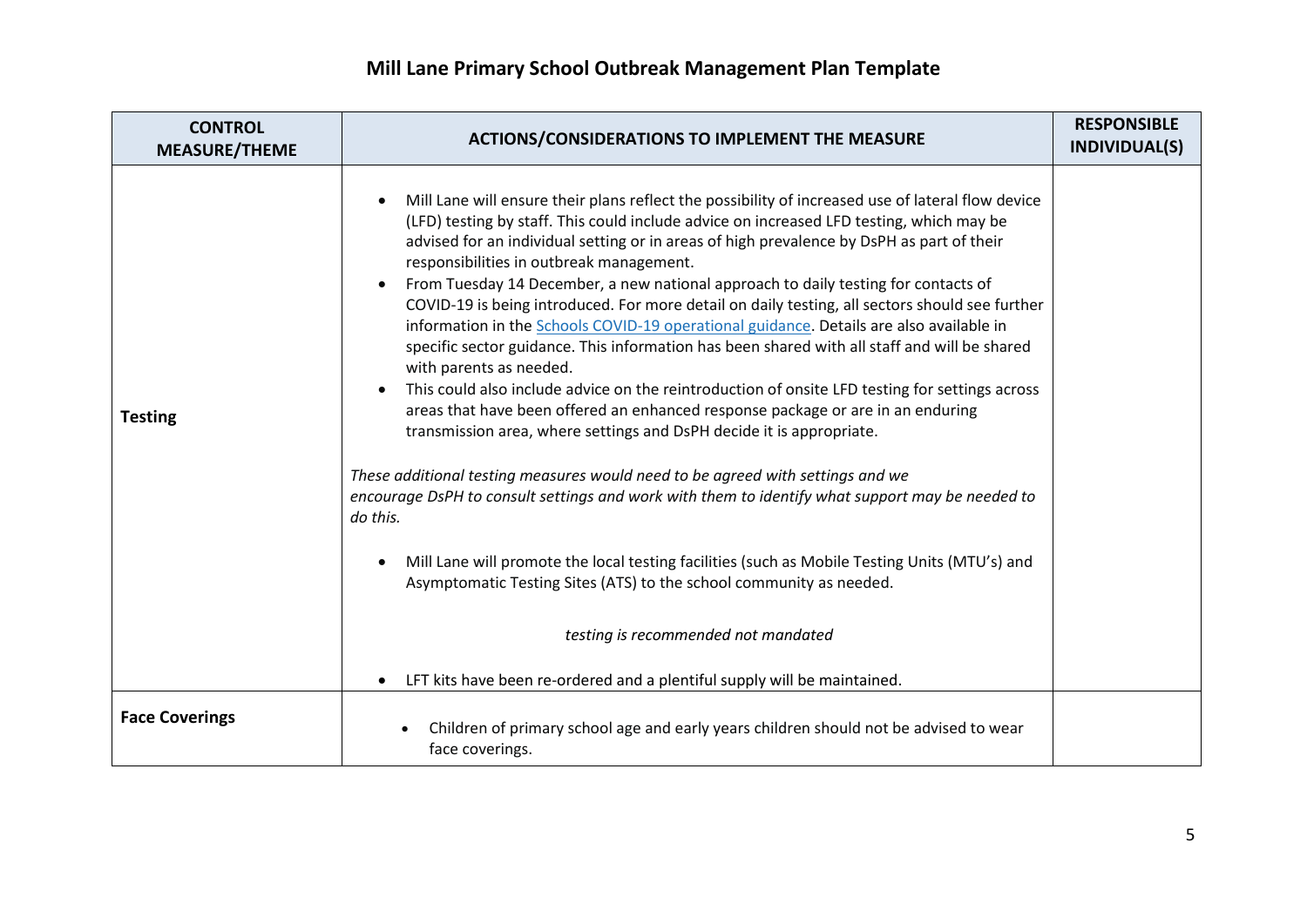| <b>CONTROL</b><br><b>MEASURE/THEME</b>             | <b>ACTIONS/CONSIDERATIONS TO IMPLEMENT THE MEASURE</b>                                                                                                                                         | <b>RESPONSIBLE</b><br><b>INDIVIDUAL(S)</b> |
|----------------------------------------------------|------------------------------------------------------------------------------------------------------------------------------------------------------------------------------------------------|--------------------------------------------|
|                                                    | Any guidance should allow for circumstances where people are not able to wear face coverings.                                                                                                  |                                            |
|                                                    | At Mill Lane face coverings should be worn by staff and adults (including visitors) when moving<br>around in corridors and communal areas if social distancing cannot be adhered to.           |                                            |
|                                                    | Face coverings in classrooms may temporarily be advised by DsPH:                                                                                                                               |                                            |
|                                                    | for an individual setting as part of their responsibilities in outbreak management                                                                                                             |                                            |
|                                                    | for settings across areas that have been offered an enhanced response package, or are<br>in an enduring transmission area, where settings and DsPH decide it is appropriate                    |                                            |
|                                                    | In all cases any educational and wellbeing drawbacks in the recommended use of face coverings<br>should be balanced with the benefits in managing transmission.                                |                                            |
| Good Hygiene inc. Hand<br><b>Washing</b>           | Frequent and thorough hand cleaning is now regular practice. We will continue to ensure<br>that pupils clean their hands regularly. This can be done with soap and water or hand<br>sanitiser. |                                            |
|                                                    | Mill Lane will maintain the 'catch it, bin it, kill it' approach<br>$\bullet$<br>Mill Lane will continue to clean in line with Kirklees Contracted Cleaning guidance but will<br>$\bullet$     |                                            |
| <b>Enhanced Cleaning</b>                           | supplement this with in school cleaning at midday should there be a break out.                                                                                                                 |                                            |
| <b>Use of PPE</b>                                  | Mill Lane will use PPE as directed by the government in the case of a breakout<br>$\bullet$                                                                                                    |                                            |
| <b>Managing Suspected</b><br><b>Positive Cases</b> | We will follow all guidelines and advice issued by Central Government, Local<br>$\bullet$<br>Authority and Public Health<br>We will update parents on any changes in school                    |                                            |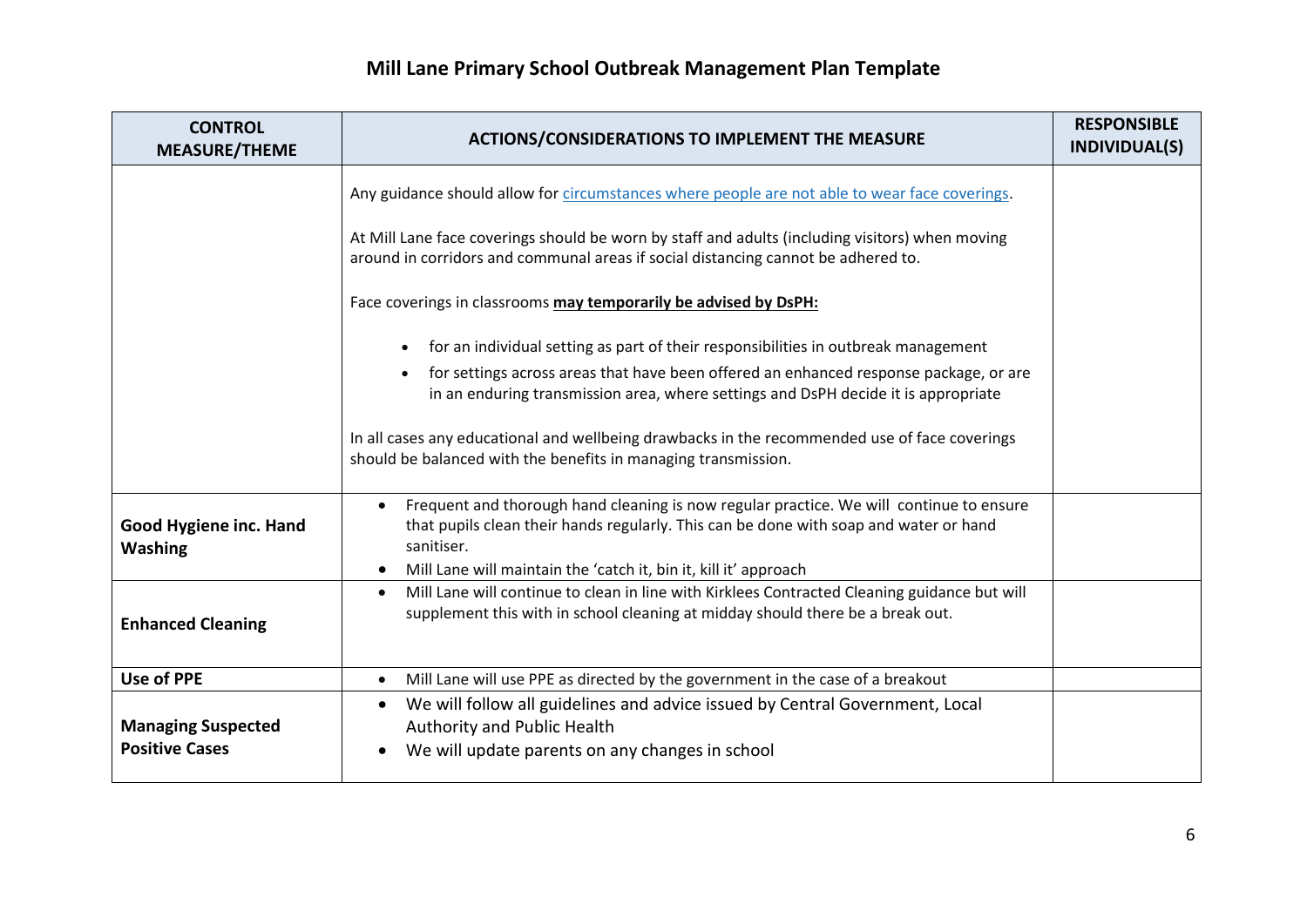| <b>CONTROL</b><br><b>MEASURE/THEME</b> | <b>ACTIONS/CONSIDERATIONS TO IMPLEMENT THE MEASURE</b>                                                                                                                                                                                                                                                                                                                                                                                                                                                                                                                                                                                                                                                                                                                                                                                                                                                                                                                                                                                                                                                                                                                                                                                                                                                                                                                                                                                                                                                                                                              | <b>RESPONSIBLE</b><br><b>INDIVIDUAL(S)</b> |
|----------------------------------------|---------------------------------------------------------------------------------------------------------------------------------------------------------------------------------------------------------------------------------------------------------------------------------------------------------------------------------------------------------------------------------------------------------------------------------------------------------------------------------------------------------------------------------------------------------------------------------------------------------------------------------------------------------------------------------------------------------------------------------------------------------------------------------------------------------------------------------------------------------------------------------------------------------------------------------------------------------------------------------------------------------------------------------------------------------------------------------------------------------------------------------------------------------------------------------------------------------------------------------------------------------------------------------------------------------------------------------------------------------------------------------------------------------------------------------------------------------------------------------------------------------------------------------------------------------------------|--------------------------------------------|
| <b>Contact Tracing</b>                 | We will follow all guidelines and advice issued by Central Government, Local<br>٠<br>Authority and Public Health<br>As with positive cases in any other setting, NHS Test and Trace will work with the positive<br>$\bullet$<br>case to identify close contacts. Contacts from a school setting will only be traced<br>by NHS Test and Trace where the positive case specifically identifies the individual as being<br>a close contact. This is likely to be a small number of individuals who would be most at risk<br>of contracting COVID-19 due to the nature of the close contact. You may be contacted in<br>exceptional cases to help with identifying close contacts, as currently happens in managing<br>other infectious diseases.<br>From 16 August 2021, children under the age of 18 years old will no longer be required to<br>$\bullet$<br>self-isolate if they are contacted by NHS Test and Trace as a close contact of a positive<br>COVID-19 case.<br>Instead, children will be contacted by NHS Test and Trace, informed they have been in close<br>$\bullet$<br>contact with a positive case and advised to take a PCR test. We would encourage all<br>individuals to take a PCR test if advised to do so.<br>Settings will continue to have a role in working with health protection teams in the case of<br>$\bullet$<br>a local outbreak. If there is an outbreak in a setting or if central government offers the area<br>an enhanced response package, a DPH might advise a setting to temporarily reintroduce<br>some control measures. |                                            |
| <b>Ventilation</b>                     | Mill Lane School will remain well ventilated and CO2monitors will be used throughout<br>$\bullet$<br>school to monitor the atmosphere. Ventilation will be increased if needed.<br>Internal doors may be propped open to temporarily increase ventilation but fire regulations<br>$\bullet$<br>still need to be born in mind.<br>The Health and Safety Executive quidance on air conditioning and ventilation during the COVID-19<br>pandemic and CIBSE COVID-19 advice provides more information.                                                                                                                                                                                                                                                                                                                                                                                                                                                                                                                                                                                                                                                                                                                                                                                                                                                                                                                                                                                                                                                                  |                                            |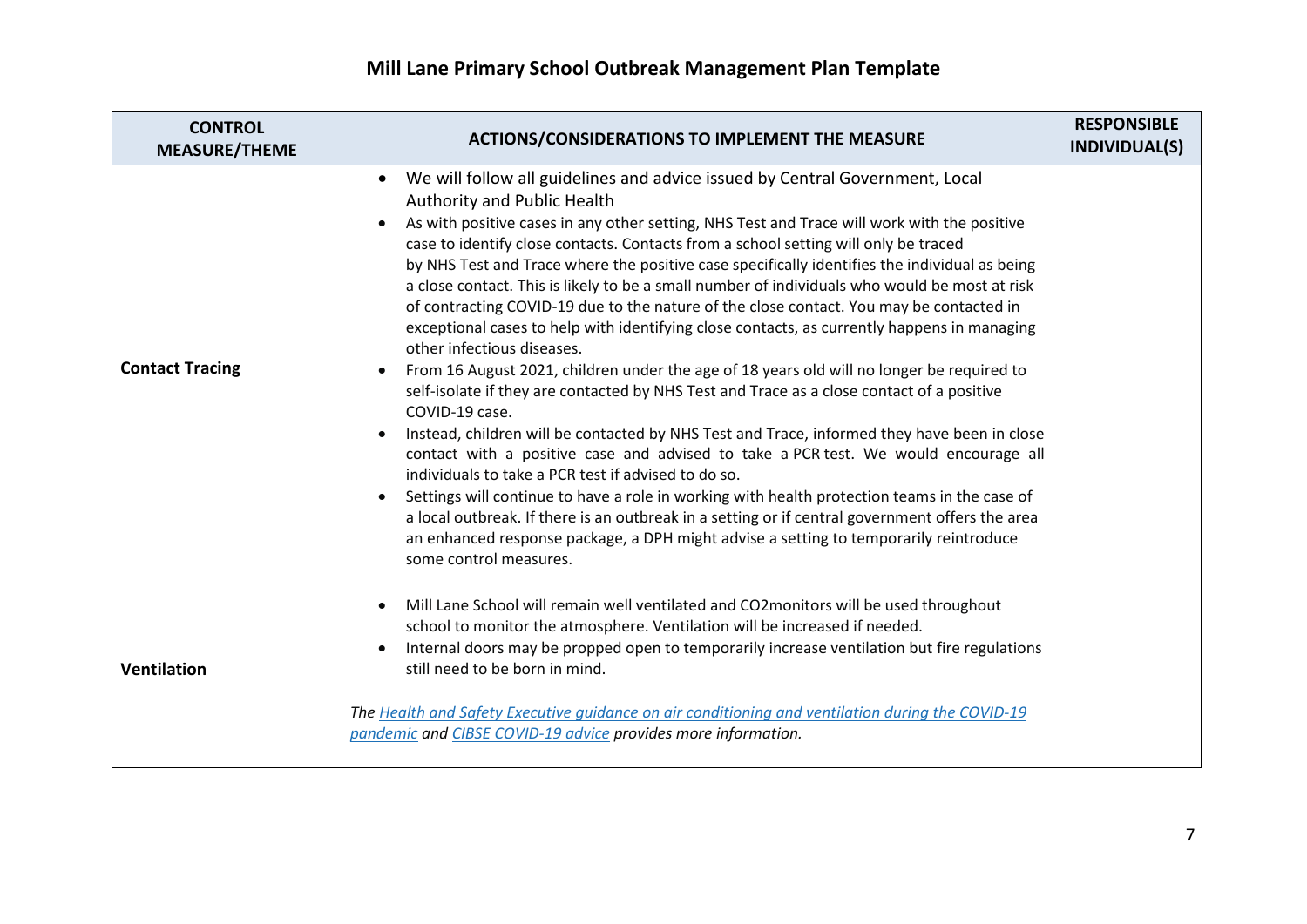| <b>CONTROL</b><br><b>MEASURE/THEME</b>                       | <b>ACTIONS/CONSIDERATIONS TO IMPLEMENT THE MEASURE</b>                                                                                                                                                                                                                                                                                                                                                                                                                                                                                                                                                                                       | <b>RESPONSIBLE</b><br><b>INDIVIDUAL(S)</b> |
|--------------------------------------------------------------|----------------------------------------------------------------------------------------------------------------------------------------------------------------------------------------------------------------------------------------------------------------------------------------------------------------------------------------------------------------------------------------------------------------------------------------------------------------------------------------------------------------------------------------------------------------------------------------------------------------------------------------------|--------------------------------------------|
| <b>Social Distancing and</b><br>'Bubble Management'          | We will follow all guidelines and advice issued by Central Government, Local<br>$\bullet$<br>Authority and Public Health<br>Mill Lane will consider grouping children differently should there be an outbreak -<br>$\bullet$<br>this may mean introducing bubbles of various sizes, re-scheduling break and<br>lunchtimes and re-considering curriculum delivery. Our last resort will be to<br>introduce remote learning.                                                                                                                                                                                                                   |                                            |
| <b>Remote Education</b>                                      | If a pupil has to isolate remote learning will be provided in the form of hard copy<br>$\bullet$<br>work to be completed at home and returned to school - this will be in line with in<br>school learning.<br>If sections of school or groups of pupils have to learn from home we will re-<br>$\bullet$<br>introduce home learning in the same format as in previous lockdowns                                                                                                                                                                                                                                                              |                                            |
| <b>Attendance</b><br>restrictions/Remote<br><b>Education</b> | Mill lane will not restrict attendance unless advised to do so by local or national<br>government                                                                                                                                                                                                                                                                                                                                                                                                                                                                                                                                            |                                            |
| Safeguarding                                                 | Safeguarding remains the highest priority at Mill lane and all systems will remain active at<br>$\bullet$<br>all times. Should attendance be restricted will re-introduce remote learning so that every<br>child is seen every day and if this is not the case school will contact the family as normal.<br>Mill Lane will continue to have regard to any statutory safeguarding guidance that applies to<br>٠<br>them, including: Keeping children safe in education, Working together to safeguard children<br>Early Years Foundation Stage (EYFS) framework - read alongside Early years foundation stage:<br>coronavirus disapplications |                                            |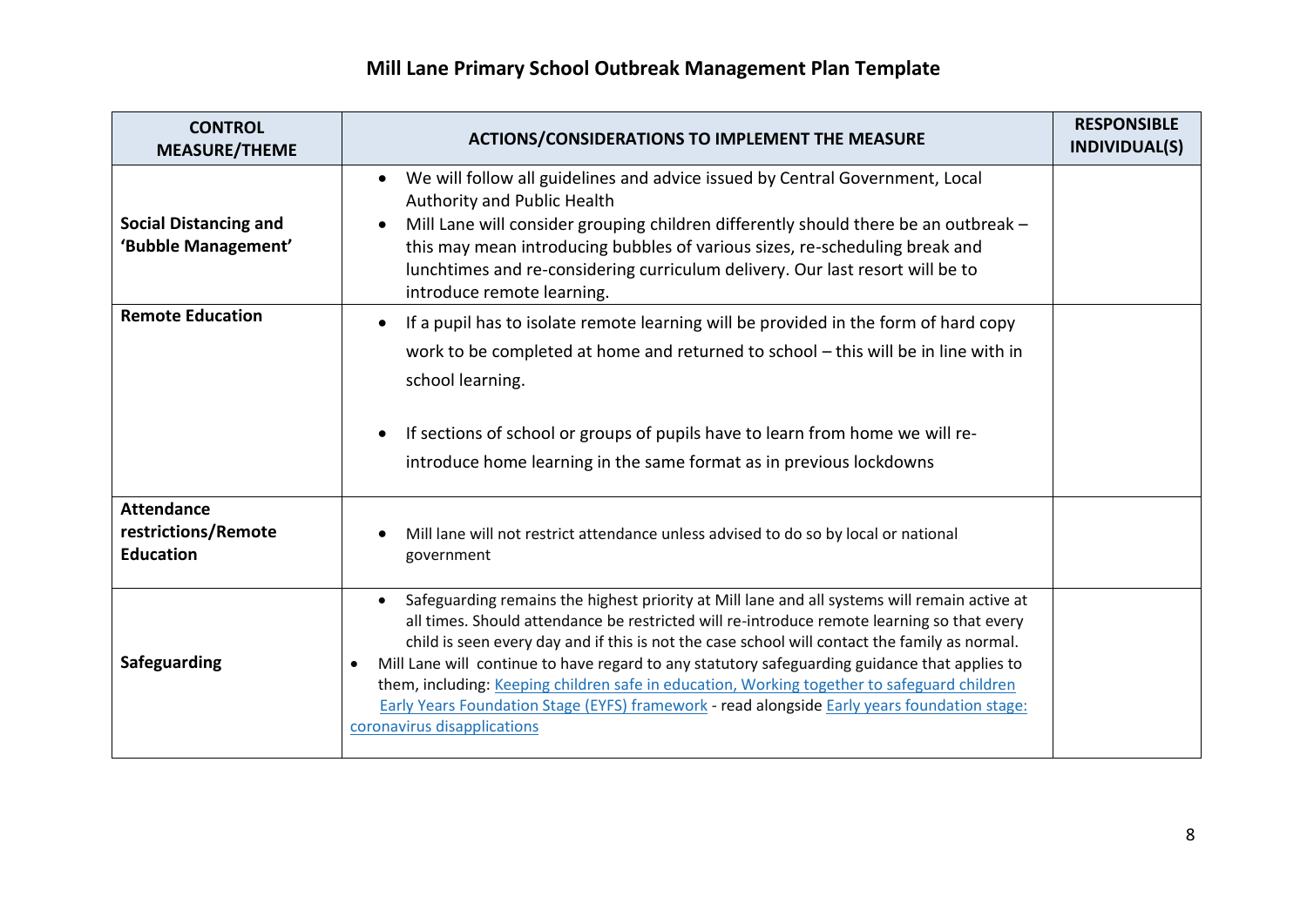| <b>CONTROL</b><br><b>MEASURE/THEME</b>                                 | <b>ACTIONS/CONSIDERATIONS TO IMPLEMENT THE MEASURE</b>                                                                                                                                                                                                                                                                                                                                                                                                                                                                                                                                                                                                                                                                                                                                                                                                                                                                                                                                                                                                                                                                              | <b>RESPONSIBLE</b><br>INDIVIDUAL(S) |
|------------------------------------------------------------------------|-------------------------------------------------------------------------------------------------------------------------------------------------------------------------------------------------------------------------------------------------------------------------------------------------------------------------------------------------------------------------------------------------------------------------------------------------------------------------------------------------------------------------------------------------------------------------------------------------------------------------------------------------------------------------------------------------------------------------------------------------------------------------------------------------------------------------------------------------------------------------------------------------------------------------------------------------------------------------------------------------------------------------------------------------------------------------------------------------------------------------------------|-------------------------------------|
|                                                                        | There will be a trained DSL on site at all times unless this is not possible due to<br>$\bullet$<br>isolation/illness in which case a DSL will be available by phone. There are 6 DSLs in<br>school                                                                                                                                                                                                                                                                                                                                                                                                                                                                                                                                                                                                                                                                                                                                                                                                                                                                                                                                 |                                     |
| Out of school<br><b>Activities/Wraparound</b><br>care - breakfast club | Breakfast club will continue to run. If attendance restricts are needed we will review the<br>$\bullet$<br>most in need pupils and ensure that are able to attend.                                                                                                                                                                                                                                                                                                                                                                                                                                                                                                                                                                                                                                                                                                                                                                                                                                                                                                                                                                  |                                     |
| <b>Education Workforce</b>                                             | Mill Lane risk assessment will be updated and shared with all stakeholder.                                                                                                                                                                                                                                                                                                                                                                                                                                                                                                                                                                                                                                                                                                                                                                                                                                                                                                                                                                                                                                                          |                                     |
| Vulnerable children and<br>young people                                | Where vulnerable children and young people are absent, Mill Lane will:<br>follow up with the parent or carer, working with the local authority and social worker<br>(where applicable), to explore the reason for absence and discuss their concerns<br>encourage the child or young person to attend school, working with the local authority<br>and social worker (where applicable), particularly where the social worker and the<br>Virtual School Head (where applicable) agrees that the child or young person's<br>attendance would be appropriate<br>focus the discussions on the welfare of the child or young person and ensuring that the<br>child or young person is able to access appropriate education and support while they<br>are at home<br>have in place procedures to maintain contact, ensure they are able to access remote<br>education support, as required, and regularly check if they are doing so<br>If settings have to temporarily stop onsite provision on public health advice, they should discuss<br>alternative arrangements for vulnerable children and young people with the local authority. |                                     |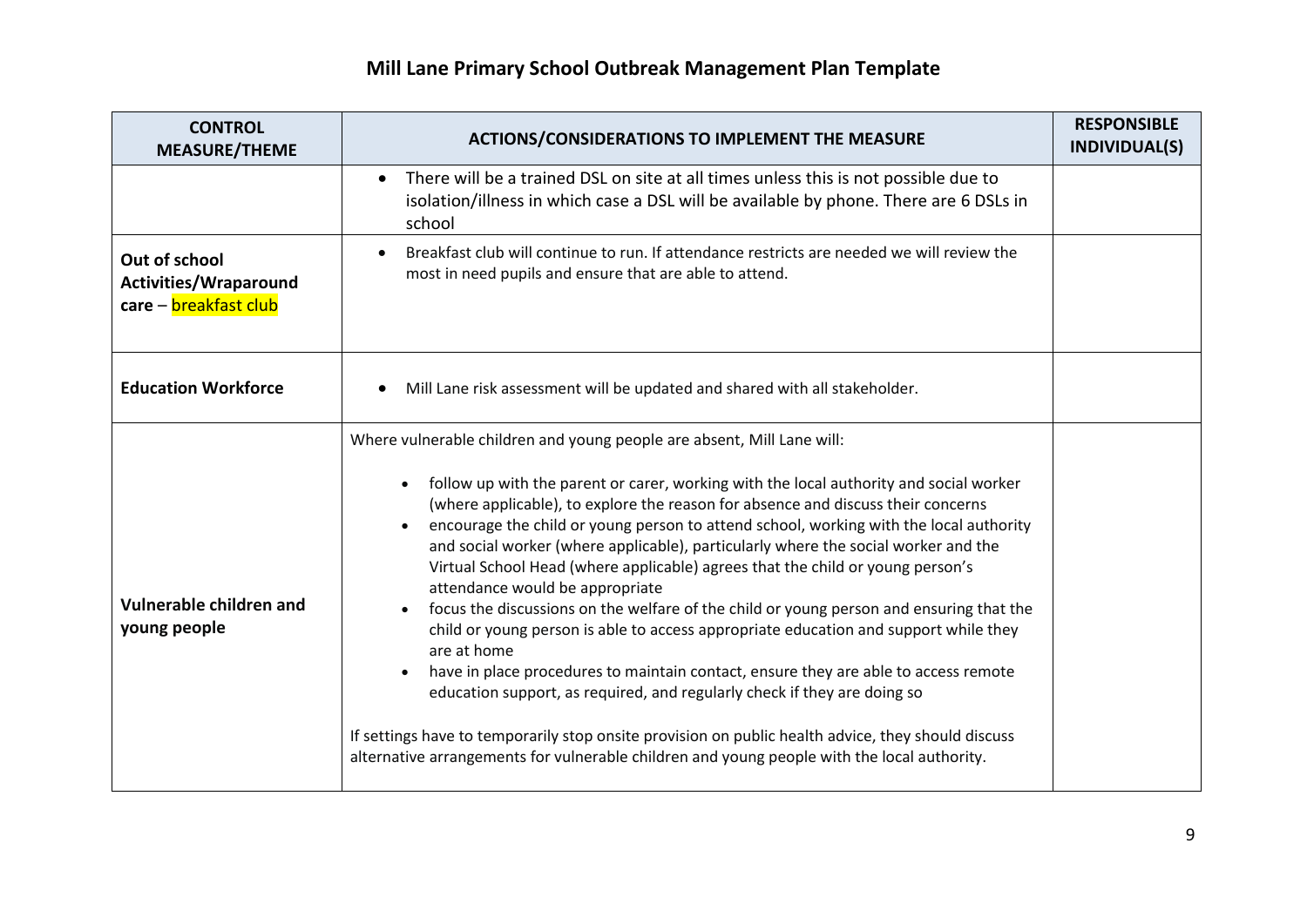| <b>CONTROL</b><br><b>MEASURE/THEME</b> | <b>ACTIONS/CONSIDERATIONS TO IMPLEMENT THE MEASURE</b>                                                                                                                                                                                                                                                                                                                                                                                                                                                                                                                                                                                                                                                                                                                                                                                                                                                                                                                                                                                                                                                                                                                                                                                                                             | <b>RESPONSIBLE</b><br>INDIVIDUAL(S) |
|----------------------------------------|------------------------------------------------------------------------------------------------------------------------------------------------------------------------------------------------------------------------------------------------------------------------------------------------------------------------------------------------------------------------------------------------------------------------------------------------------------------------------------------------------------------------------------------------------------------------------------------------------------------------------------------------------------------------------------------------------------------------------------------------------------------------------------------------------------------------------------------------------------------------------------------------------------------------------------------------------------------------------------------------------------------------------------------------------------------------------------------------------------------------------------------------------------------------------------------------------------------------------------------------------------------------------------|-------------------------------------|
|                                        | In all circumstances, and in all settings, priority should continue to be given to vulnerable children<br>and young people and children of critical workers (as defined below) to attend full time.                                                                                                                                                                                                                                                                                                                                                                                                                                                                                                                                                                                                                                                                                                                                                                                                                                                                                                                                                                                                                                                                                |                                     |
|                                        | Vulnerable children and young people include those who:                                                                                                                                                                                                                                                                                                                                                                                                                                                                                                                                                                                                                                                                                                                                                                                                                                                                                                                                                                                                                                                                                                                                                                                                                            |                                     |
|                                        | are assessed as being in need under section 17 of the Children Act 1989, including children<br>and young people who have a child in need plan, a child protection plan or who are a<br>looked-after child<br>have an education, health and care (EHC) plan<br>$\bullet$<br>have been identified as otherwise vulnerable by school or local authorities (including<br>$\bullet$<br>children's social care services), and who could therefore benefit from continued full-time<br>attendance. This might include:<br>children and young people on the edge of receiving support from children's social care<br>$\bullet$<br>services or in the process of being referred to children's services or who have previously<br>received support from children's social care services (as identified by local authorities)<br>adopted children or children on a special guardianship order<br>$\bullet$<br>those at risk of becoming NEET ('not in employment, education or training')<br>$\bullet$<br>those living in temporary accommodation<br>$\bullet$<br>those who are young carers<br>$\bullet$<br>those who may have difficulty engaging with remote education at home (for example due<br>$\bullet$<br>to a lack of devices or quiet space to study)<br>care leavers<br>$\bullet$ |                                     |
|                                        | children and young people in a family circumstance presenting challenges for them, such as<br>$\bullet$<br>drug and alcohol misuse, parental offending, adult mental health issues and domestic abuse                                                                                                                                                                                                                                                                                                                                                                                                                                                                                                                                                                                                                                                                                                                                                                                                                                                                                                                                                                                                                                                                              |                                     |
|                                        | others at the provider and local authority's discretion including pupils and students who<br>need to attend to receive support or manage risks to their mental health                                                                                                                                                                                                                                                                                                                                                                                                                                                                                                                                                                                                                                                                                                                                                                                                                                                                                                                                                                                                                                                                                                              |                                     |
| <b>Educational Offsite Visits</b>      | Any attendance restrictions will be reflected in the visits risk assessment and setting leaders<br>$\bullet$<br>should consider carefully if the educational visit is still appropriate and safe. Only children<br>who are attending the setting should go on an educational visit. Education settings should<br>consult the health and safety guidance on educational visits when considering visits                                                                                                                                                                                                                                                                                                                                                                                                                                                                                                                                                                                                                                                                                                                                                                                                                                                                              |                                     |